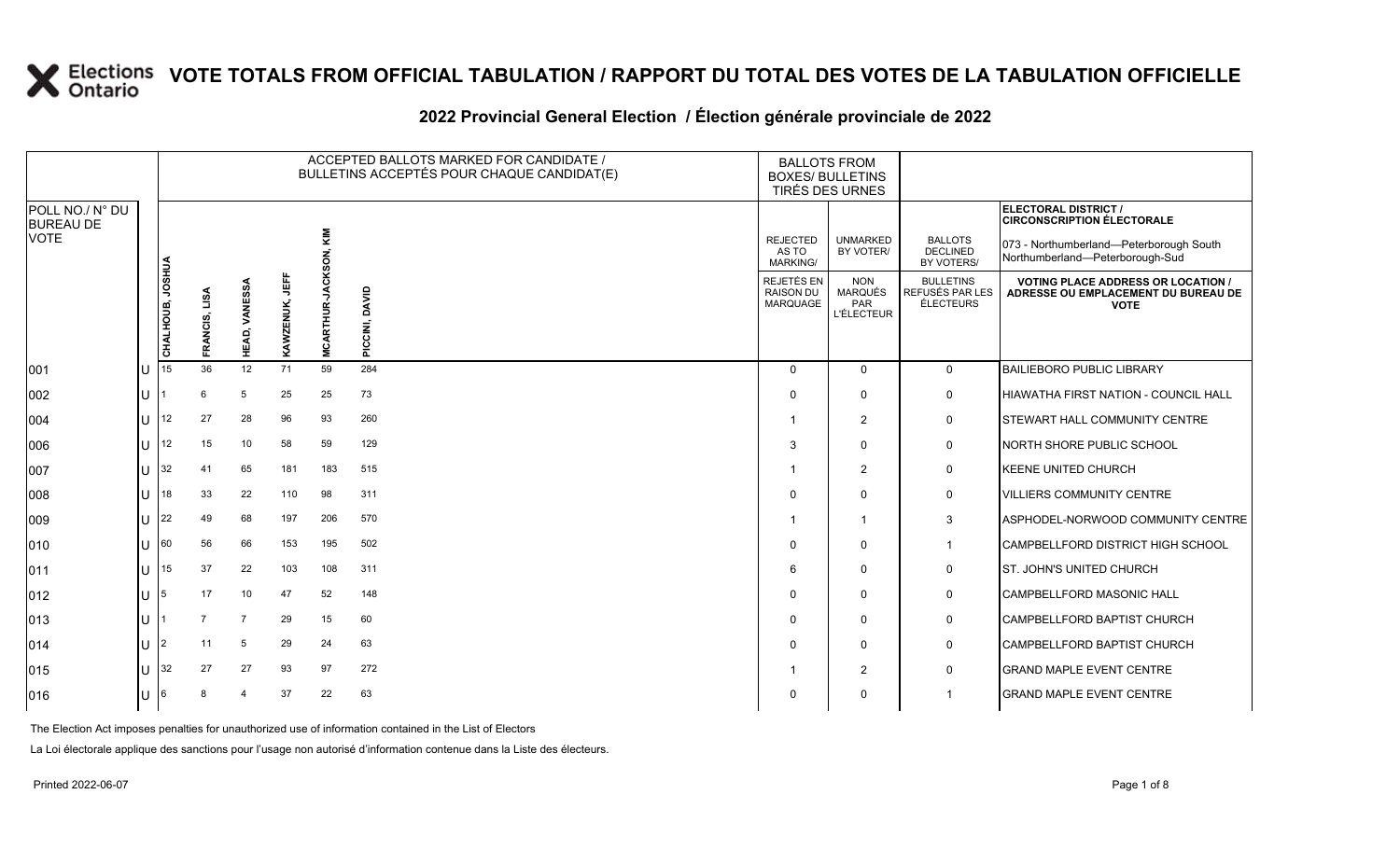#### **2022 Provincial General Election / Élection générale provinciale de 2022**

|                                     |     | ACCEPTED BALLOTS MARKED FOR CANDIDATE /<br>BULLETINS ACCEPTÉS POUR CHAQUE CANDIDAT(E) |               |                  |                |                       |                | <b>BALLOTS FROM</b><br><b>BOXES/ BULLETINS</b><br>TIRÉS DES URNES |                                                          |                                                  |                                                                                                 |
|-------------------------------------|-----|---------------------------------------------------------------------------------------|---------------|------------------|----------------|-----------------------|----------------|-------------------------------------------------------------------|----------------------------------------------------------|--------------------------------------------------|-------------------------------------------------------------------------------------------------|
| POLL NO./ N° DU<br><b>BUREAU DE</b> |     |                                                                                       |               |                  |                |                       |                |                                                                   |                                                          |                                                  | ELECTORAL DISTRICT /<br><b>CIRCONSCRIPTION ÉLECTORALE</b>                                       |
| <b>VOTE</b>                         |     |                                                                                       |               |                  |                | KIM                   |                | <b>REJECTED</b><br>AS TO<br><b>MARKING/</b>                       | <b>UNMARKED</b><br>BY VOTER/                             | <b>BALLOTS</b><br><b>DECLINED</b><br>BY VOTERS/  | 073 - Northumberland-Peterborough South<br>Northumberland-Peterborough-Sud                      |
|                                     |     | CHALHOUB, JOSHUA                                                                      | FRANCIS, LISA | VANESSA<br>HEAD, | KAWZENUK, JEFF | <b>MCARTHUR-JACKS</b> | PICCINI, DAVID | REJETÉS EN<br><b>RAISON DU</b><br><b>MARQUAGE</b>                 | <b>NON</b><br><b>MARQUÉS</b><br>PAR<br><b>L'ÉLECTEUR</b> | <b>BULLETINS</b><br>REFUSÉS PAR LES<br>ÉLECTEURS | <b>VOTING PLACE ADDRESS OR LOCATION /</b><br>ADRESSE OU EMPLACEMENT DU BUREAU DE<br><b>VOTE</b> |
| 017                                 | lΠ  | 20                                                                                    | 9             | 14               | 35             | 42                    | 128            | $\Omega$                                                          | $\Omega$                                                 | $\mathbf{0}$                                     | <b>GRAND MAPLE EVENT CENTRE</b>                                                                 |
| 018                                 | lU  | 46                                                                                    | 64            | 33               | 170            | 132                   | 457            | $\overline{2}$                                                    | 3                                                        | $\mathbf 0$                                      | PERCY CENTENNIAL PUBLIC SCHOOL                                                                  |
| $ 019\rangle$                       | ΙU  | 45                                                                                    | 39            | 25               | 141            | 89                    | 439            | 5                                                                 |                                                          | $\mathbf 0$                                      | CODRINGTON COMMUNITY CENTRE                                                                     |
| 020                                 | IU. | 27                                                                                    | 93            | 29               | 359            | 189                   | 676            |                                                                   | $\Omega$                                                 | $\mathsf{O}$                                     | <b>EVANGEL PENTECOSTAL CHURCH</b>                                                               |
| 021                                 | ΙU  | 28                                                                                    | 60            | 24               | 252            | 150                   | 515            | $\mathbf 0$                                                       | $\overline{2}$                                           | $\overline{2}$                                   | KING EDWARD PARK ARENA                                                                          |
| 022                                 | ΙU  |                                                                                       | 8             | $\overline{4}$   | 40             | 24                    | 91             | $\Omega$                                                          | $\Omega$                                                 | $\overline{1}$                                   | <b>FELLOWSHIP CHRISTIAN REFORMED</b><br><b>CHURCH</b>                                           |
| 023                                 | IП  | 6                                                                                     | 15            | 2                | 42             | 19                    | 102            | $\Omega$                                                          | $\Omega$                                                 | $\mathbf 0$                                      | <b>FELLOWSHIP CHRISTIAN REFORMED</b><br><b>CHURCH</b>                                           |
| 024                                 | lθ  | 28                                                                                    | 40            | 22               | 195            | 114                   | 354            | $\Omega$                                                          | $\Omega$                                                 | $\mathbf 1$                                      | <b>COLBORNE PUBLIC SCHOOL</b>                                                                   |
| 025                                 | lu- | 11                                                                                    | 21            | 16               | 118            | 61                    | 305            |                                                                   | 0                                                        | $\mathbf 0$                                      | <b>KEELER CENTRE</b>                                                                            |
| 026                                 | ΙU  | 15                                                                                    | 41            | 17               | 185            | 57                    | 349            |                                                                   | 3                                                        | $\mathbf 0$                                      | <b>GRAFTON PUBLIC SCHOOL</b>                                                                    |
| 027                                 | lu  | 24                                                                                    | 47            | 20               | 134            | 79                    | 425            |                                                                   | $\overline{2}$                                           | $\mathbf 1$                                      | NORTHUMBERLAND HILLS PUBLIC SCHOOL                                                              |
| 028                                 | IU. | 6                                                                                     | 43            | 24               | 139            | 66                    | 366            |                                                                   |                                                          |                                                  | CENTRETON COMMUNITY CENTRE                                                                      |
| 029                                 | lu  | 6                                                                                     | 18            | 10               | 43             | 30                    | 138            | $\Omega$                                                          | $\Omega$                                                 | $\mathbf 0$                                      | <b>FENELLA COMMUNITY HALL</b>                                                                   |

The Election Act imposes penalties for unauthorized use of information contained in the List of Electors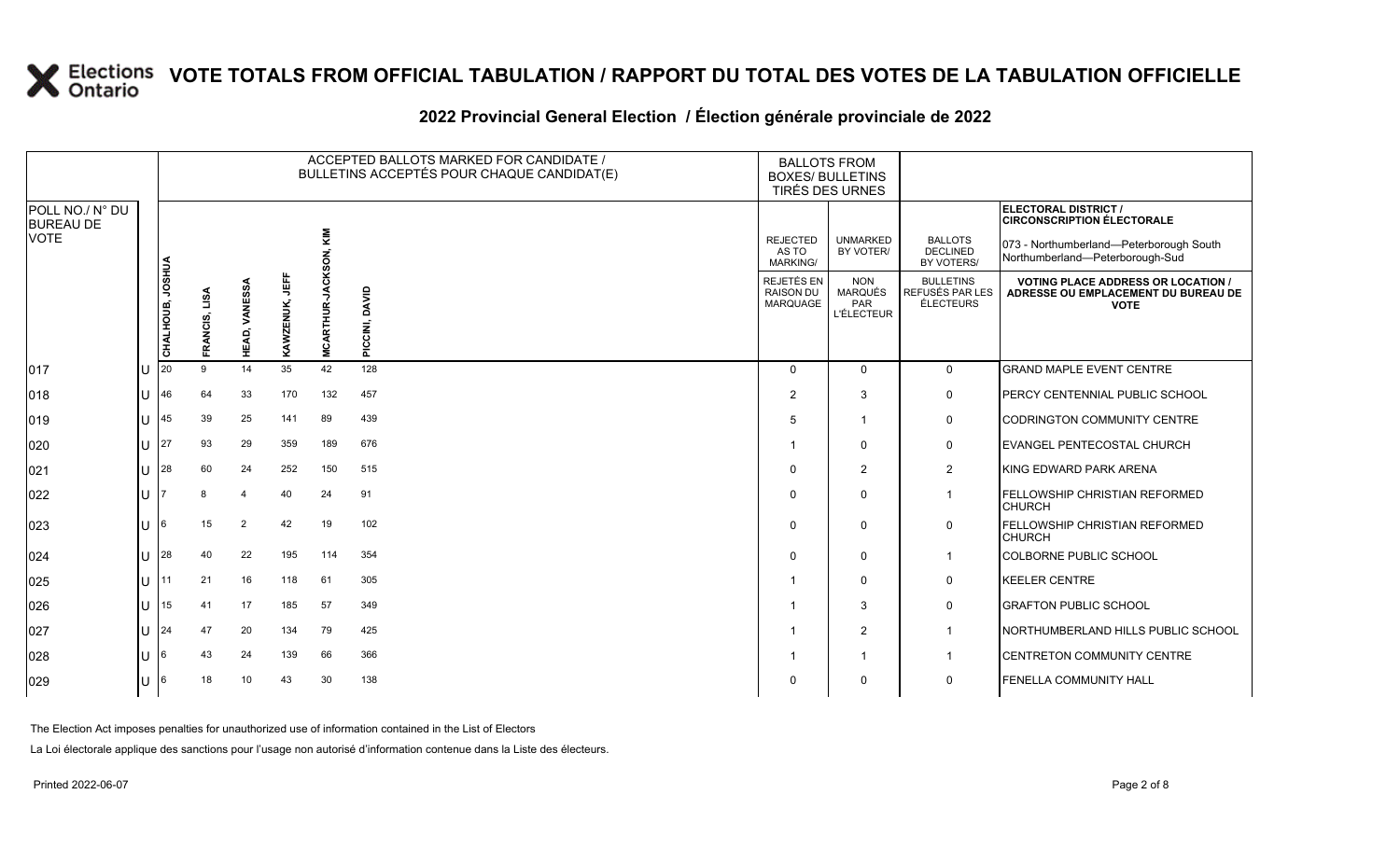### **2022 Provincial General Election / Élection générale provinciale de 2022**

|                                     |                    |                  | ACCEPTED BALLOTS MARKED FOR CANDIDATE /<br><b>BALLOTS FROM</b><br>BULLETINS ACCEPTÉS POUR CHAQUE CANDIDAT(E)<br><b>BOXES/ BULLETINS</b><br>TIRÉS DES URNES |                         |                       |                    |                |                                                   |                                                   |                                                         |                                                                                                 |
|-------------------------------------|--------------------|------------------|------------------------------------------------------------------------------------------------------------------------------------------------------------|-------------------------|-----------------------|--------------------|----------------|---------------------------------------------------|---------------------------------------------------|---------------------------------------------------------|-------------------------------------------------------------------------------------------------|
| POLL NO./ N° DU<br><b>BUREAU DE</b> |                    |                  |                                                                                                                                                            |                         |                       |                    |                |                                                   |                                                   |                                                         | ELECTORAL DISTRICT /<br><b>CIRCONSCRIPTION ÉLECTORALE</b>                                       |
| <b>VOTE</b>                         |                    |                  |                                                                                                                                                            |                         |                       | NIX                |                | <b>REJECTED</b><br>AS TO<br>MARKING/              | <b>UNMARKED</b><br>BY VOTER/                      | <b>BALLOTS</b><br><b>DECLINED</b><br>BY VOTERS/         | 073 - Northumberland-Peterborough South<br>Northumberland-Peterborough-Sud                      |
|                                     |                    | CHALHOUB, JOSHUA | LISA<br>FRANCIS,                                                                                                                                           | <b>VANESSA</b><br>HEAD, | 雪<br><b>KAWZENUK,</b> | <b>RTHURJ</b><br>ే | PICCINI, DAVID | REJETÉS EN<br><b>RAISON DU</b><br><b>MARQUAGE</b> | <b>NON</b><br>MARQUÉS<br>PAR<br><b>L'ÉLECTEUR</b> | <b>BULLETINS</b><br>REFUSÉS PAR LES<br><b>ÉLECTEURS</b> | <b>VOTING PLACE ADDRESS OR LOCATION /</b><br>ADRESSE OU EMPLACEMENT DU BUREAU DE<br><b>VOTE</b> |
| 030                                 | U                  |                  | 11                                                                                                                                                         | 3                       | 37                    | Ž.<br>14           | 94             | $\Omega$                                          | $\Omega$                                          | $\mathbf{0}$                                            | FENELLA COMMUNITY HALL                                                                          |
| 031                                 | lU                 |                  | 2                                                                                                                                                          | 3                       | 33                    | 40                 | 62             | $\Omega$                                          | $\Omega$                                          | $\mathbf 0$                                             | ALDERVILLE FIRST NATION - C.C.                                                                  |
| 032                                 | U                  |                  | 15                                                                                                                                                         | 9                       | 32                    | 26                 | 159            | $\Omega$                                          | $\Omega$                                          | $\mathbf 0$                                             | ALNWICK CIVIC CENTRE                                                                            |
| 033                                 | U                  | 15               |                                                                                                                                                            | 8                       | 24                    | 22                 | 109            | $\Omega$                                          | $\Omega$                                          | $\mathbf 0$                                             | <b>ALNWICK CIVIC CENTRE</b>                                                                     |
| 034                                 | U                  | 17               | 48                                                                                                                                                         | 53                      | 179                   | 110                | 405            | 2                                                 | 3                                                 | 0                                                       | HARWOOD MEMORIAL PARK HALL                                                                      |
| 035                                 | ΠT                 | 16               | 58                                                                                                                                                         | 44                      | 229                   | 108                | 582            | 3                                                 | -1                                                | $\mathbf{1}$                                            | BALTIMORE RECREATION CENTRE ARENA                                                               |
| 036                                 | U                  |                  | 45                                                                                                                                                         | 18                      | 208                   | 78                 | 414            |                                                   |                                                   | $\mathbf 0$                                             | COBOURG LIONS COMMUNITY CENTRE                                                                  |
| 037                                 | U                  | I9               | 39                                                                                                                                                         | 17                      | 127                   | 47                 | 253            | $\Omega$                                          |                                                   | $\overline{2}$                                          | MERWIN GREER PUBLIC SCHOOL                                                                      |
| 038                                 | U                  | 18               | 59                                                                                                                                                         | 36                      | 261                   | 108                | 321            | 4                                                 | $\Omega$                                          | $\mathbf 0$                                             | C.R. GUMMOW PUBLIC SCHOOL                                                                       |
| 039                                 | ΠT                 | l9               | 34                                                                                                                                                         | 15                      | 225                   | 84                 | 216            | $\Omega$                                          | $\Omega$                                          | $\mathbf 0$                                             | <b>COLUMBUS COMMUNITY CENTRE</b>                                                                |
| $ 040\rangle$                       | U                  | 12               | 18                                                                                                                                                         | 14                      | 123                   | 86                 | 226            |                                                   | $\Omega$                                          | $\mathbf 0$                                             | COBOURG COMMUNITY CENTRE                                                                        |
| 041                                 | lU                 | 15               | 11                                                                                                                                                         | 3                       | 27                    | 30                 | 78             | $\Omega$                                          | 0                                                 | 0                                                       | <b>COBOURG MEMORIAL TEMPLE</b>                                                                  |
| $ 042\rangle$                       | U                  | l6               | 40                                                                                                                                                         | $\overline{7}$          | 127                   | 52                 | 131            | 3                                                 |                                                   | $\mathbf 0$                                             | ST. ANDREW'S PRESBYTERIAN CHURCH                                                                |
| $ 043\rangle$                       | $ U $ <sup>3</sup> |                  | 47                                                                                                                                                         | 17                      | 265                   | 105                | 298            | 5                                                 | $\Omega$                                          | 0                                                       | <b>COBOURG PUBLIC LIBRARY</b>                                                                   |

The Election Act imposes penalties for unauthorized use of information contained in the List of Electors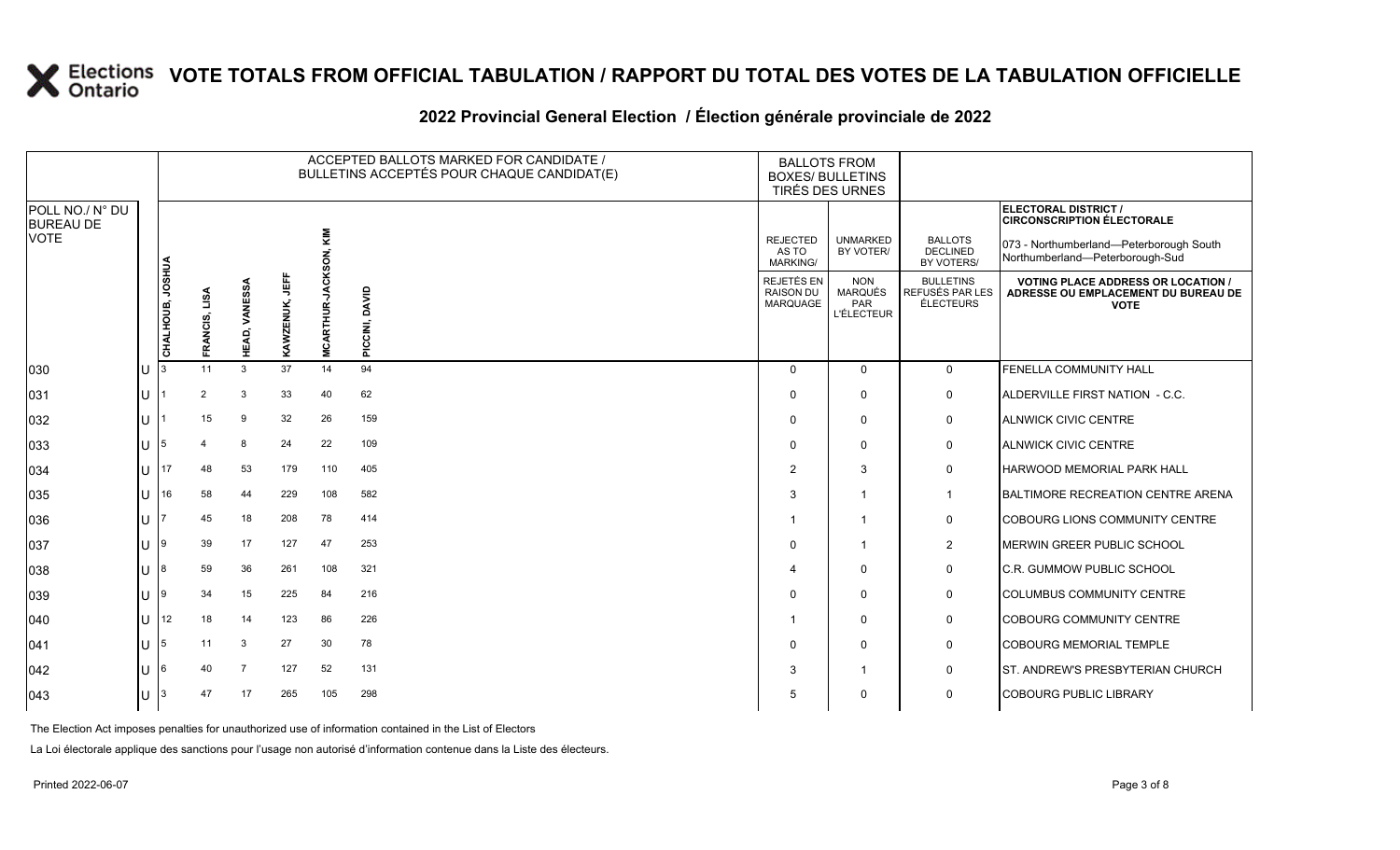### **2022 Provincial General Election / Élection générale provinciale de 2022**

|                                     |          |                  |               |               |                   |                      | ACCEPTED BALLOTS MARKED FOR CANDIDATE /<br>BULLETINS ACCEPTÉS POUR CHAQUE CANDIDAT(E) |                                                   | <b>BALLOTS FROM</b><br><b>BOXES/ BULLETINS</b><br>TIRÉS DES URNES |                                                  |                                                                                                 |
|-------------------------------------|----------|------------------|---------------|---------------|-------------------|----------------------|---------------------------------------------------------------------------------------|---------------------------------------------------|-------------------------------------------------------------------|--------------------------------------------------|-------------------------------------------------------------------------------------------------|
| POLL NO./ N° DU<br><b>BUREAU DE</b> |          |                  |               |               |                   |                      |                                                                                       |                                                   |                                                                   |                                                  | ELECTORAL DISTRICT /<br><b>CIRCONSCRIPTION ÉLECTORALE</b>                                       |
| <b>VOTE</b>                         |          |                  |               |               |                   | <b>KIM</b>           |                                                                                       | <b>REJECTED</b><br>AS TO<br><b>MARKING/</b>       | <b>UNMARKED</b><br>BY VOTER/                                      | <b>BALLOTS</b><br><b>DECLINED</b><br>BY VOTERS/  | 073 - Northumberland-Peterborough South<br>Northumberland-Peterborough-Sud                      |
|                                     |          | CHALHOUB, JOSHUA | FRANCIS, LISA | HEAD, VANESSA | JEFF<br>KAWZENUK, | <b>MCARTHUR-JACK</b> | PICCINI, DAVID                                                                        | <b>REJETÉS EN</b><br><b>RAISON DU</b><br>MARQUAGE | <b>NON</b><br><b>MARQUÉS</b><br>PAR<br><b>L'ÉLECTEUR</b>          | <b>BULLETINS</b><br>REFUSÉS PAR LES<br>ÉLECTEURS | <b>VOTING PLACE ADDRESS OR LOCATION /</b><br>ADRESSE OU EMPLACEMENT DU BUREAU DE<br><b>VOTE</b> |
| 044                                 |          | 18               | 37            | 16            | 144               | 64                   | 282                                                                                   |                                                   | 3                                                                 | $\mathbf 0$                                      | <b>BURNHAM PUBLIC SCHOOL</b>                                                                    |
| 045                                 | U        | 5                | 6             | 6             | 55                | 23                   | 80                                                                                    | $\Omega$                                          | $\Omega$                                                          | 0                                                | TERRY FOX PUBLIC SCHOOL                                                                         |
| 046                                 |          |                  | 6             | 10            | 32                | 30                   | 69                                                                                    | $\Omega$                                          | $\mathbf 0$                                                       | 0                                                | TERRY FOX PUBLIC SCHOOL                                                                         |
| 047                                 | U        | 13               | 36            | 15            | 191               | 59                   | 256                                                                                   | $\Omega$                                          | $\Omega$                                                          | 0                                                | NORTHUMBERLAND MALL                                                                             |
| 048                                 | U        |                  | 23            | 27            | 144               | 64                   | 378                                                                                   | $\Omega$                                          | $\overline{\mathbf{1}}$                                           | 0                                                | COBOURG ALLIANCE CHURCH                                                                         |
| 049                                 | U        |                  |               | 4             | 41                | 19                   | 75                                                                                    | $\Omega$                                          | $\mathbf 0$                                                       | $\mathbf 0$                                      | <b>IDALE ROAD SENIOR PUBLIC SCHOOL</b>                                                          |
| 050                                 | U        | 10               | 26            | 42            | 142               | 73                   | 291                                                                                   | $\Omega$                                          | $\overline{1}$                                                    | $\overline{2}$                                   | <b>COLD SPRINGS MEMORIAL HALL</b>                                                               |
| 051                                 | U        | 21               | 43            | 34            | 102               | 102                  | 355                                                                                   | $\Omega$                                          | $\mathbf{0}$                                                      | 0                                                | <b>BEWDLEY COMMUNITY CENTRE</b>                                                                 |
| 052                                 | U        | 27               | 48            | 22            | 107               | 63                   | 377                                                                                   | $\Omega$                                          | $\mathbf{0}$                                                      | 0                                                | <b>INORTH HOPE CENTRAL PUBLIC SCHOOL</b>                                                        |
| 053                                 | <b>U</b> | 15               | 49            | 23            | 102               | 60                   | 328                                                                                   | $\Omega$                                          | $\Omega$                                                          | 3                                                | CANTON LIBRARY THE HUB                                                                          |
| 054                                 | U        | 12               | 33            | 17            | 104               | 104                  | 297                                                                                   | 3                                                 | 3                                                                 | $\overline{2}$                                   | BEATRICE STRONG PUBLIC SCHOOL                                                                   |
| 055                                 | U        |                  | 38            | 11            | 127               | 76                   | 197                                                                                   | $\Omega$                                          | $\mathbf{0}$                                                      | $\overline{2}$                                   | TOWN PARK RECREATION CENTRE                                                                     |
| 056                                 | U        | 6                | 24            | 6             | 96                | 52                   | 218                                                                                   |                                                   | $\overline{1}$                                                    | $\overline{1}$                                   | CALVARY PENTECOSTAL CHURCH                                                                      |
| 057                                 | U        | 17               | 71            | 23            | 364               | 132                  | 392                                                                                   | 2                                                 | $\mathbf{0}$                                                      | 3                                                | PORT HOPE LIONS CLUB                                                                            |

The Election Act imposes penalties for unauthorized use of information contained in the List of Electors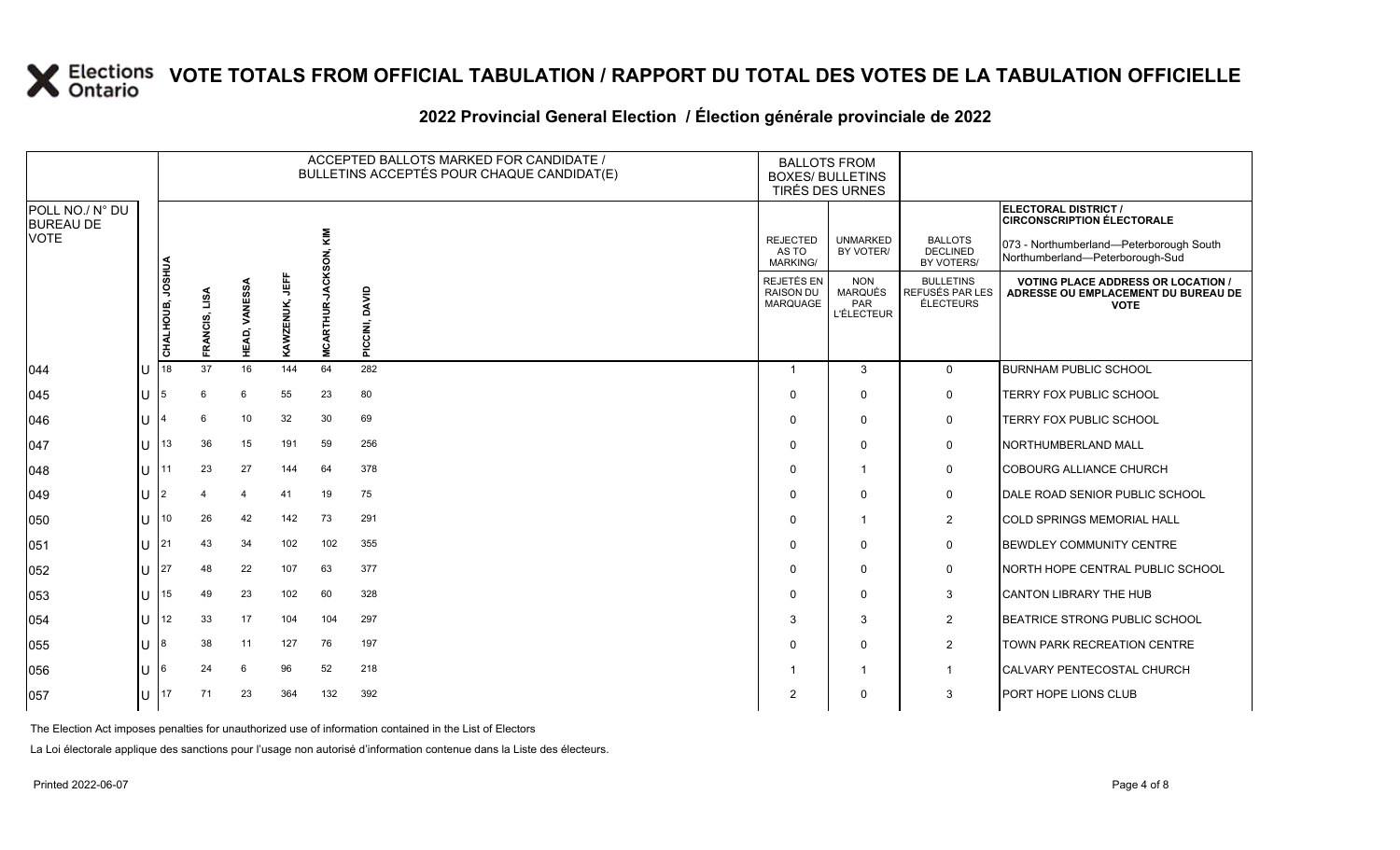### **2022 Provincial General Election / Élection générale provinciale de 2022**

|                                     |    |                  |                  |                         |                       |                              | ACCEPTED BALLOTS MARKED FOR CANDIDATE /<br>BULLETINS ACCEPTÉS POUR CHAQUE CANDIDAT(E) | <b>BALLOTS FROM</b><br><b>BOXES/ BULLETINS</b><br>TIRÉS DES URNES |                                                   |                                                  |                                                                                                 |
|-------------------------------------|----|------------------|------------------|-------------------------|-----------------------|------------------------------|---------------------------------------------------------------------------------------|-------------------------------------------------------------------|---------------------------------------------------|--------------------------------------------------|-------------------------------------------------------------------------------------------------|
| POLL NO./ N° DU<br><b>BUREAU DE</b> |    |                  |                  |                         |                       |                              |                                                                                       |                                                                   |                                                   |                                                  | ELECTORAL DISTRICT /<br><b>CIRCONSCRIPTION ÉLECTORALE</b>                                       |
| <b>VOTE</b>                         |    |                  |                  |                         |                       |                              |                                                                                       | <b>REJECTED</b><br>AS TO<br><b>MARKING/</b>                       | <b>UNMARKED</b><br>BY VOTER/                      | <b>BALLOTS</b><br><b>DECLINED</b><br>BY VOTERS/  | 073 - Northumberland-Peterborough South<br>Northumberland-Peterborough-Sud                      |
|                                     |    | CHALHOUB, JOSHUA | LISA<br>FRANCIS, | <b>VANESSA</b><br>HEAD, | 肯<br><b>KAWZENUK,</b> | š<br><b>ALHUR-JA</b><br>MCAI | PICCINI, DAVID                                                                        | REJETÉS EN<br><b>RAISON DU</b><br><b>MARQUAGE</b>                 | <b>NON</b><br>MARQUÉS<br>PAR<br><b>L'ÉLECTEUR</b> | <b>BULLETINS</b><br>REFUSÉS PAR LES<br>ÉLECTEURS | <b>VOTING PLACE ADDRESS OR LOCATION /</b><br>ADRESSE OU EMPLACEMENT DU BUREAU DE<br><b>VOTE</b> |
| 058                                 | IU |                  | 46               | 13                      | 208                   | 102                          | 333                                                                                   |                                                                   | $\mathbf{0}$                                      | $\overline{2}$                                   | JACK BURGER SPORTS COMPLEX                                                                      |
| 059                                 | ΙU | 18               | 47               | 18                      | 208                   | 74                           | 395                                                                                   | $\Omega$                                                          | $\mathbf{0}$                                      |                                                  | KNIGHTS OF COLUMBUS HALL - PORT HOPE                                                            |
| 060                                 | ΠT | 22               | 36               | 32                      | 159                   | 133                          | 297                                                                                   | $\Omega$                                                          |                                                   | 0                                                | NEWCASTLE PUBLIC SCHOOL                                                                         |
| 061                                 | ΙU | 51               | 87               | 35                      | 430                   | 329                          | 777                                                                                   | $\Omega$                                                          | $\mathbf{0}$                                      | 0                                                | DIANE HAMRE RECREATION COMPLEX                                                                  |
| 062                                 | IU | 5                | 9                | $\overline{7}$          | 48                    | 33                           | 79                                                                                    |                                                                   | $\mathbf{0}$                                      | 0                                                | NEWCASTLE FELLOWSHIP BAPTIST CHURCH                                                             |
| 063                                 | ΠT |                  | 16               | 3                       | 26                    | 44                           | 92                                                                                    | $\Omega$                                                          | 0                                                 | $\mathbf 0$                                      | NEWCASTLE FELLOWSHIP BAPTIST CHURCH                                                             |
| 064                                 | ΙU |                  | 21               | 17                      | 48                    | 59                           | 132                                                                                   | 0                                                                 | 0                                                 | 0                                                | NEWCASTLE PENTECOSTAL CHURCH                                                                    |
| 065                                 | ПT |                  | 8                | 3                       | 47                    | 23                           | 109                                                                                   | $\Omega$                                                          | 0                                                 | $\mathbf 0$                                      | NEWCASTLE PENTECOSTAL CHURCH                                                                    |
| 066                                 | ПT | 35               | 57               | 42                      | 119                   | 119                          | 493                                                                                   | $\Omega$                                                          |                                                   | $\mathbf 1$                                      | <b>KENDAL COMMUNITY CENTRE</b>                                                                  |
| 067                                 | ΙU |                  | 14               | 17                      | 24                    | 39                           | 125                                                                                   | $\Omega$                                                          | $\mathbf{0}$                                      | 0                                                | ORONO ODDFELLOWS & REBEKAH'S<br><b>CENTRE</b>                                                   |
| 068                                 | IU | 8                | 10 <sup>°</sup>  | $\overline{7}$          | 25                    | 40                           | 109                                                                                   | $\mathbf 0$                                                       | 0                                                 | 0                                                | ORONO ODDFELLOWS & REBEKAH'S<br><b>CENTRE</b>                                                   |
| 069                                 | ΙU | 6                | 13               | 3                       | 34                    | 40                           | 106                                                                                   | $\Omega$                                                          | 0                                                 | 0                                                | <b>IDURHAM COUNTY SENIOR CITIZENS LODGE</b>                                                     |
| 070                                 | ΙU |                  |                  |                         |                       |                              | COMBINED WITH 072 / COMBINÉ À 072                                                     |                                                                   |                                                   |                                                  |                                                                                                 |

The Election Act imposes penalties for unauthorized use of information contained in the List of Electors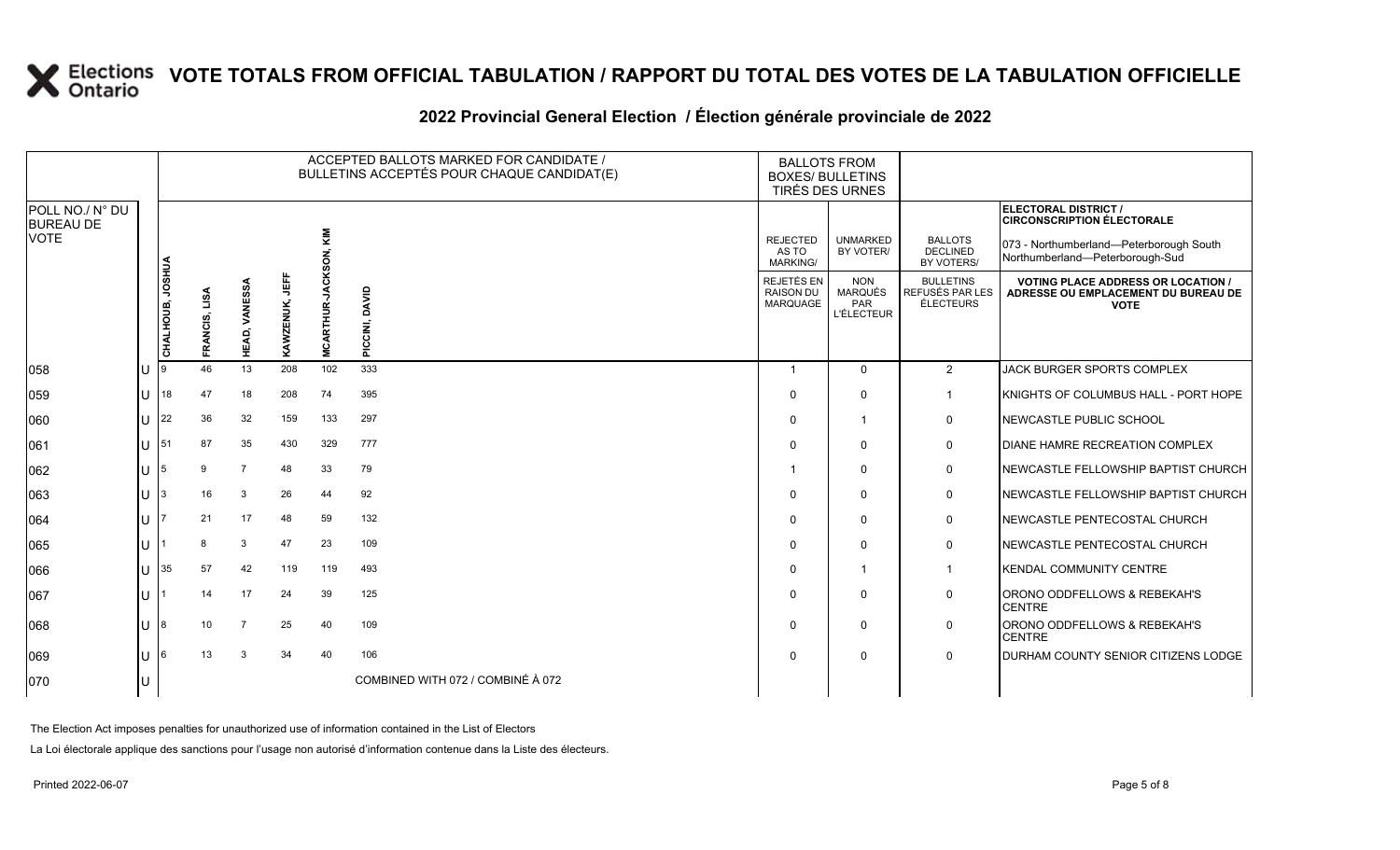### **2022 Provincial General Election / Élection générale provinciale de 2022**

|                                     |     |                  |                |                      |                       | ACCEPTED BALLOTS MARKED FOR CANDIDATE /<br>BULLETINS ACCEPTÉS POUR CHAQUE CANDIDAT(E) | <b>BALLOTS FROM</b><br><b>BOXES/ BULLETINS</b><br>TIRÉS DES URNES |                                             |                                                          |                                                  |                                                                                                 |
|-------------------------------------|-----|------------------|----------------|----------------------|-----------------------|---------------------------------------------------------------------------------------|-------------------------------------------------------------------|---------------------------------------------|----------------------------------------------------------|--------------------------------------------------|-------------------------------------------------------------------------------------------------|
| POLL NO./ N° DU<br><b>BUREAU DE</b> |     |                  |                |                      |                       | <b>KIM</b>                                                                            |                                                                   |                                             |                                                          |                                                  | ELECTORAL DISTRICT /<br><b>CIRCONSCRIPTION ÉLECTORALE</b>                                       |
| <b>VOTE</b>                         |     |                  |                |                      |                       |                                                                                       |                                                                   | <b>REJECTED</b><br>AS TO<br><b>MARKING/</b> | <b>UNMARKED</b><br>BY VOTER/                             | <b>BALLOTS</b><br><b>DECLINED</b><br>BY VOTERS/  | 073 - Northumberland-Peterborough South<br>Northumberland-Peterborough-Sud                      |
|                                     |     | CHALHOUB, JOSHUA | FRANCIS, LISA  | <b>HEAD, VANESSA</b> | 핅<br><b>KAWZENUK,</b> | MCAI                                                                                  | PICCINI, DAVID                                                    | REJETÉS EN<br><b>RAISON DU</b><br>MARQUAGE  | <b>NON</b><br><b>MARQUÉS</b><br>PAR<br><b>L'ÉLECTEUR</b> | <b>BULLETINS</b><br>REFUSÉS PAR LES<br>ÉLECTEURS | <b>VOTING PLACE ADDRESS OR LOCATION /</b><br>ADRESSE OU EMPLACEMENT DU BUREAU DE<br><b>VOTE</b> |
| 071                                 | ΙU  | $\overline{2}$   | 14             | 8                    | 28                    | 34                                                                                    | 109                                                               | 2                                           | $\mathbf{0}$                                             | $\mathbf{0}$                                     | <b>DURHAM COUNTY SENIOR CITIZENS LODGE</b>                                                      |
| 072                                 | lU. | 13               | 22             | 15                   | 59                    | 65                                                                                    | 191                                                               | -1                                          | $\mathbf{0}$                                             | 0                                                | <b>DURHAM COUNTY SENIOR CITIZENS LODGE</b>                                                      |
| 400                                 | lU  |                  | 8              | 3                    | 44                    | 15                                                                                    | 67                                                                | $\Omega$                                    | $\mathbf{0}$                                             | 0                                                | <b>COBOURG LEGION VILLAGE</b>                                                                   |
| 700                                 | Ш   |                  | $\Omega$       | 3                    | 5                     | $\overline{4}$                                                                        | 16                                                                | $\Omega$                                    | $\Omega$                                                 | 0                                                | MAPLE VIEW RETIREMENT RESIDENCE                                                                 |
| 701                                 | ΙU  |                  |                | $\overline{1}$       | $\overline{4}$        | $\overline{2}$                                                                        | $\sqrt{5}$                                                        | $\Omega$                                    | $\Omega$                                                 | 0                                                | PLEASANT MEADOW MANOR                                                                           |
| 702                                 | lU. | $\overline{2}$   | $\overline{2}$ | $\mathbf 0$          | 10                    | $\overline{2}$                                                                        | 18                                                                | $\Omega$                                    | $\mathbf{0}$                                             | 0                                                | CAMPBELLFORD MEMORIAL MULTICARE<br>LODGE                                                        |
| 703                                 | lU  | 0                |                | $\overline{1}$       | 2                     | $\overline{2}$                                                                        | 5                                                                 | $\Omega$                                    | $\mathbf{0}$                                             | 0                                                | <b>BURNBRAE GARDENS</b>                                                                         |
| 704                                 | IU. | 2                | 2              | $\mathbf 0$          | 15                    | 3                                                                                     | 36                                                                | $\Omega$                                    | $\Omega$                                                 | 0                                                | <b>ISLAND PARK RETIREMENT RESIDENCE</b>                                                         |
| 705                                 | lU  |                  |                | $\mathbf 0$          | $\overline{2}$        | $\mathbf 0$                                                                           | 9                                                                 | $\Omega$                                    | $\mathbf{0}$                                             | $\mathbf 0$                                      | <b>WARKWORTH PLACE</b>                                                                          |
| 706                                 | IU. | n                | $\Omega$       | $\mathbf 0$          | 3                     | $\overline{4}$                                                                        | 6                                                                 |                                             | $\Omega$                                                 | $\mathbf 0$                                      | <b>MILLCREEK MANOR</b>                                                                          |
| 707                                 | lU. |                  |                | $\mathbf 0$          | 6                     | $\overline{2}$                                                                        | 20                                                                |                                             | $\Omega$                                                 | $\mathbf{0}$                                     | <b>GOLDEN POND RETIREMENT RESIDENCE</b>                                                         |
| 708                                 | ΙU  |                  |                |                      |                       |                                                                                       | COMBINED WITH 707 / COMBINÉ À 707                                 |                                             |                                                          |                                                  |                                                                                                 |
| 709                                 | Iυ  | 0                |                | $\Omega$             | 3                     | 0                                                                                     | $\overline{4}$                                                    |                                             | $\Omega$                                                 | $\mathsf{O}$                                     | MAPLEWOOD LONG-TERM CARE                                                                        |
| 710                                 | lU  | 0                |                | $\overline{2}$       | 28                    | 10                                                                                    | 31                                                                | $\Omega$                                    | $\Omega$                                                 | 0                                                | <b>ROSEWOOD ESTATES</b>                                                                         |

The Election Act imposes penalties for unauthorized use of information contained in the List of Electors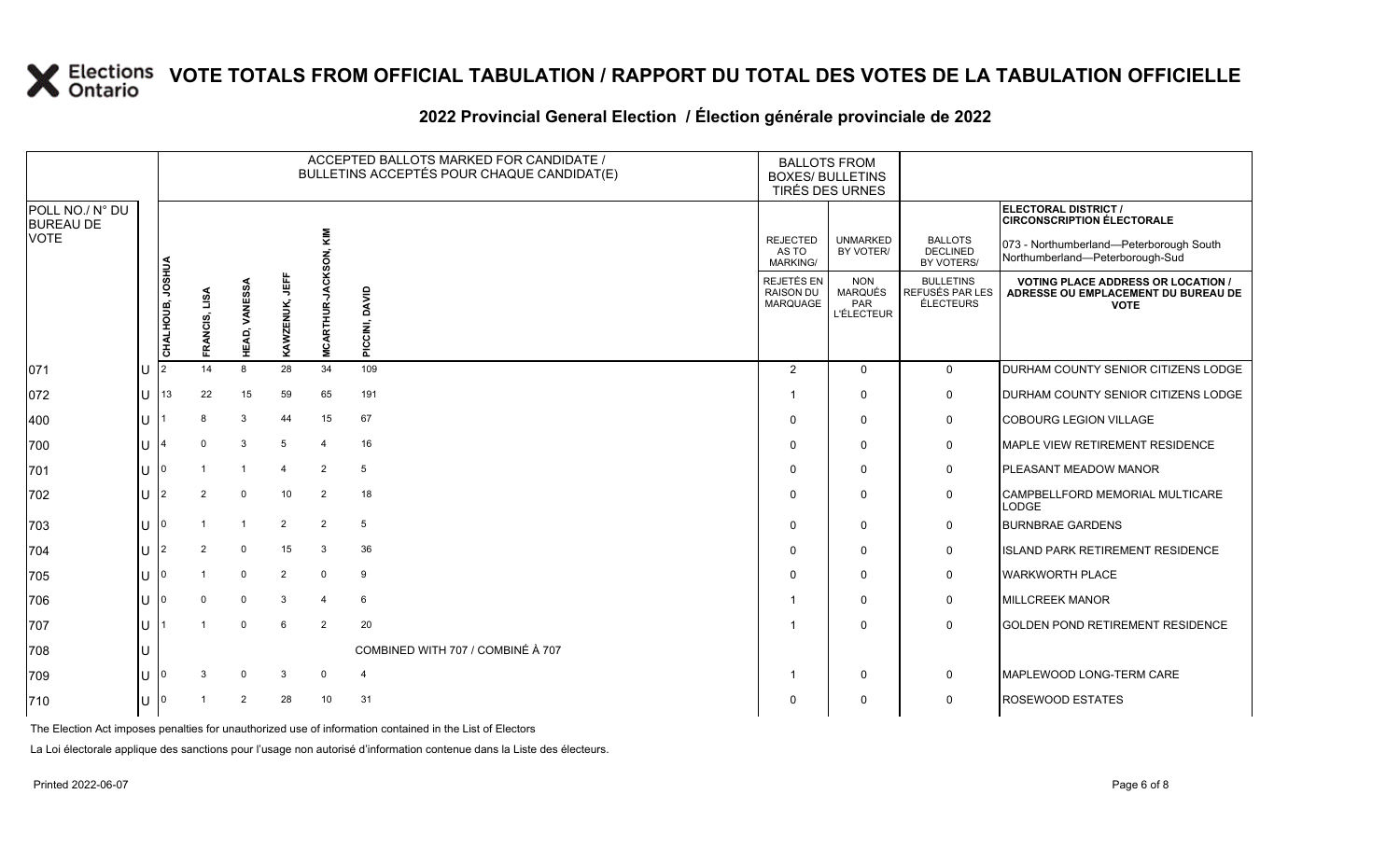### **2022 Provincial General Election / Élection générale provinciale de 2022**

|                                     |                        |                  |               |                |                       |                      | ACCEPTED BALLOTS MARKED FOR CANDIDATE /<br>BULLETINS ACCEPTÉS POUR CHAQUE CANDIDAT(E) | <b>BALLOTS FROM</b><br><b>BOXES/ BULLETINS</b><br>TIRÉS DES URNES |                                                          |                                                  |                                                                                                 |
|-------------------------------------|------------------------|------------------|---------------|----------------|-----------------------|----------------------|---------------------------------------------------------------------------------------|-------------------------------------------------------------------|----------------------------------------------------------|--------------------------------------------------|-------------------------------------------------------------------------------------------------|
| POLL NO./ N° DU<br><b>BUREAU DE</b> |                        |                  |               |                |                       |                      |                                                                                       |                                                                   |                                                          |                                                  | ELECTORAL DISTRICT /<br><b>CIRCONSCRIPTION ÉLECTORALE</b>                                       |
| <b>VOTE</b>                         |                        |                  |               |                |                       | KIM                  |                                                                                       | <b>REJECTED</b><br>AS TO<br><b>MARKING/</b>                       | <b>UNMARKED</b><br>BY VOTER/                             | <b>BALLOTS</b><br><b>DECLINED</b><br>BY VOTERS/  | 073 - Northumberland-Peterborough South<br>Northumberland-Peterborough-Sud                      |
|                                     |                        | CHALHOUB, JOSHUA | FRANCIS, LISA | HEAD, VANESSA  | 肯<br><b>KAWZENUK,</b> | <b>MCARTHUR-JACK</b> | PICCINI, DAVID                                                                        | REJETÉS EN<br><b>RAISON DU</b><br>MARQUAGE                        | <b>NON</b><br><b>MARQUÉS</b><br>PAR<br><b>L'ÉLECTEUR</b> | <b>BULLETINS</b><br>REFUSÉS PAR LES<br>ÉLECTEURS | <b>VOTING PLACE ADDRESS OR LOCATION /</b><br>ADRESSE OU EMPLACEMENT DU BUREAU DE<br><b>VOTE</b> |
|                                     |                        |                  | 3             |                | 14                    |                      | 12                                                                                    | $\overline{1}$                                                    |                                                          |                                                  |                                                                                                 |
| 711                                 | U                      |                  |               |                |                       |                      |                                                                                       |                                                                   | $\Omega$                                                 | $\overline{0}$                                   | <b>EXTENDICARE - COBOURG</b>                                                                    |
| 712                                 | $U$   $\circ$          |                  | 2             | $\mathbf 0$    | 10 <sup>1</sup>       | 2                    | 10                                                                                    |                                                                   | $\mathbf 0$                                              | 0                                                | <b>VICTORIA RETIREMENT LIVING</b>                                                               |
| 713                                 | U                      |                  |               | $\mathbf 0$    | 31                    | $\mathbf{3}$         | 31                                                                                    | $\Omega$                                                          | $\mathbf 0$                                              | $\mathsf 0$                                      | PALISADE GARDENS RETIREMENT<br><b>RESIDENCE</b>                                                 |
| 714                                 | $U$   0                |                  |               | $\mathbf 0$    |                       | $\overline{2}$       | $5\phantom{.0}$                                                                       | $\Omega$                                                          | $\mathbf 0$                                              | 0                                                | <b>COBOURG RETIREMENT RESIDENCE</b>                                                             |
| 715                                 | $U$ $ 0$               |                  | 2             | $\mathbf 0$    | 5                     |                      | $\overline{4}$                                                                        | $\Omega$                                                          | $\mathbf 0$                                              | $\mathsf 0$                                      | <b>STREAMWAY VILLA</b>                                                                          |
| 716                                 | U                      |                  | $\Omega$      | $\overline{7}$ | 12                    | 14                   | $\mathbf 0$                                                                           | $\Omega$                                                          | $\overline{1}$                                           | $\mathbf 0$                                      | <b>GOLDEN PLOUGH LODGE</b>                                                                      |
| 717                                 | U                      |                  | $\mathbf 0$   | $\mathbf 0$    | 8                     | 6                    | 10                                                                                    | $\Omega$                                                          | $\mathbf 0$                                              | $\mathbf{1}$                                     | <b>HALCYON PLACE</b>                                                                            |
| 718                                 | $U$   $\circ$          |                  | 2             | $\overline{2}$ | 14                    | 9                    | 14                                                                                    | $\Omega$                                                          | $\mathbf 0$                                              | 0                                                | <b>EMPIRE CROSSING RETIREMENT</b><br><b>COMMUNITY</b>                                           |
| 719                                 | U $\vert$ 0            |                  |               | $\mathbf 0$    | $\overline{4}$        | $\overline{2}$       | $\overline{4}$                                                                        | $\Omega$                                                          | $\mathbf 0$                                              | 0                                                | TOWER OF PORT HOPE RETIREMENT<br><b>RESIDENCE</b>                                               |
| 720                                 | U                      |                  | 5             | $\overline{2}$ | 6                     | 5                    | 9                                                                                     | $\Omega$                                                          | $\mathbf 0$                                              | $\mathsf{O}$                                     | <b>REGENCY MANOR NURSING HOME</b>                                                               |
| 721                                 | $U$   0                |                  |               | $\mathbf 0$    | 0                     | 2                    | 16                                                                                    | $\Omega$                                                          | $\mathbf 0$                                              | $\mathsf{O}$                                     | HOPE STREET TERRACE                                                                             |
| 722                                 | U $\vert$ <sup>5</sup> |                  | $\mathbf 0$   | 3              | 20                    | 14                   | $\overline{2}$                                                                        | $\Omega$                                                          | $\mathbf 0$                                              | 0                                                | EXTENDICARE PORT HOPE                                                                           |
| 723                                 | U                      | 12               |               | 2              | 12                    | $\overline{7}$       | 27                                                                                    | $\Omega$                                                          | $\mathbf 0$                                              | $\mathbf 0$                                      | <b>ROSEGLEN VILLAGE</b>                                                                         |

The Election Act imposes penalties for unauthorized use of information contained in the List of Electors